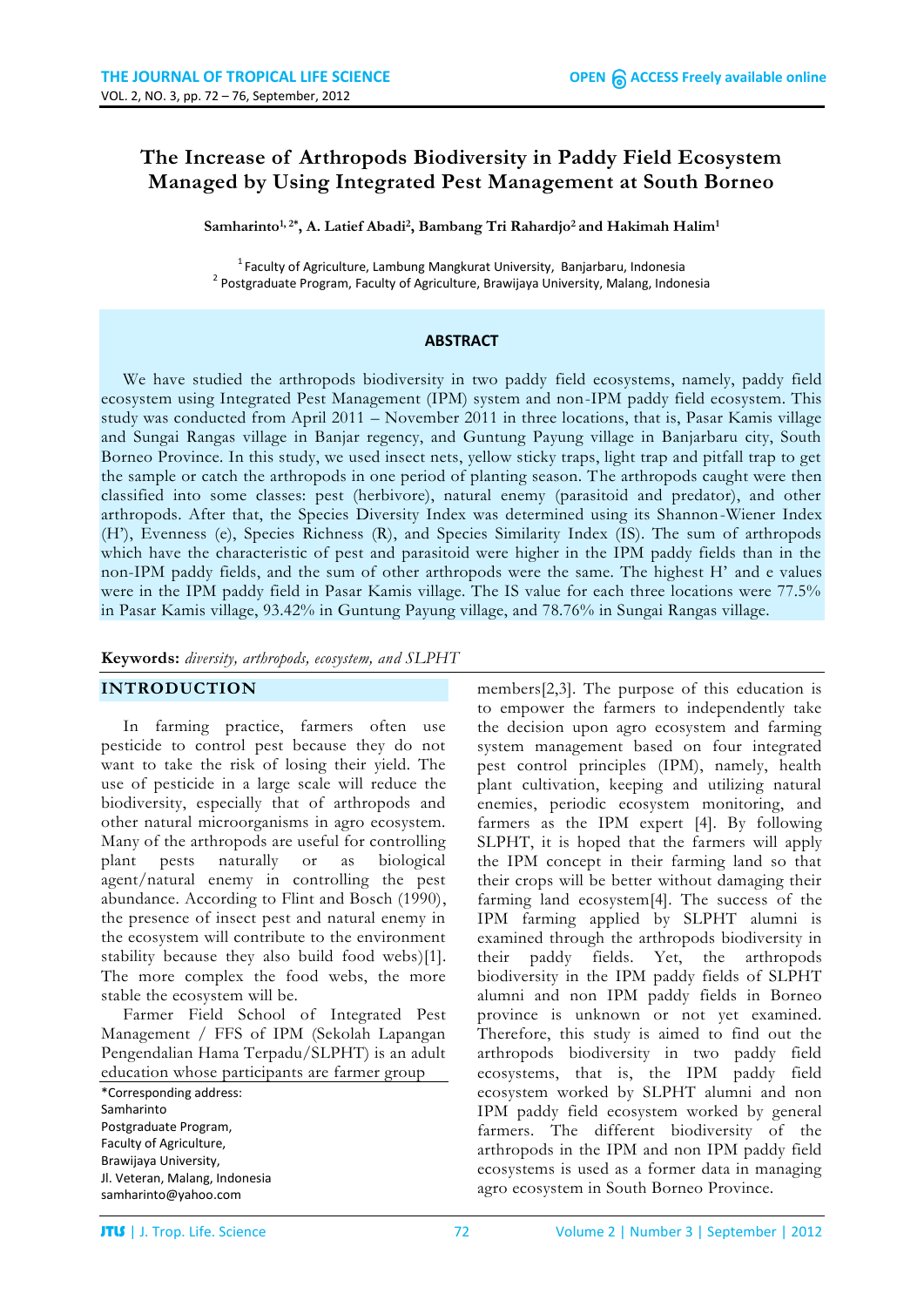#### **MATERIALS AND METHODS**

This study was conducted from April to November 2011 in three villages, namely, Pasar Kamis village and Sungai Rangas village in Banjar regency, and Guntung Payung village in Banjarbaru city, South Borneo Province. To find out the arthropods performance, we catched them using four kinds of trap, that is, insect nets, yellow sticky traps, light trap and pitfall trap. The arthropods capture using three kinds of trap was done since the paddy is  $\pm 1.5$  months until near the harvest time  $(\pm 6$  months after the planting) with a week of capturing period, except for the pitfall trap which was used since the water in the paddy field started to reduce until near the harvest time. The arthropods caught were then classified into 4 classes: pest (herbivore), parasitoid, predator, and other arthropods. The arthropods identification was done based on identification books of Borror, De Long, and Triplehom (1991); Reisssig, Heinrich, Litsinger, Moody, Fieder, Meww and Barrion (1986) through the family morphologically[5,6]. The data was analyzed to determine the Species Diversity Index (H') using Shannon-Wiener Index (Zar, 1984), Species Richness Index (R), Species Evenness Index (e) according to Pielou (1984), and Sorenssen Species Similarity Index (IS) according to Suin (1989)[7,8,9].

#### **RESULTS AND DISCUSSION**

In the three IPM paddy field locations, the sum of arthropods which had the characteristics of pest, parasitoid, and predator were higher than in the non-IPM paddy fields, while the sum of other arthropods in those two ecosystems were the same. The abundance of arthropods which had the characteristic of pest, parasitoid, and predator were also higher in the IPM paddy fields than in the non-IPM paddy fields, except for the sum of predators in Guntung Payung village which was lesser (Table 1) (Figure 1, 2, and 3).



Figure 1. Histogram status, total of species and abundance of arthropods in Pasar Kamis village



Figure 2. Histogram status, total of species and abundance of arthropods in Guntung Payung village



Figure3. Histogram status, total of species and abundance of arthropods in in Sungai Rangas village

| Table 1. The sum, status, and abundance of arthropods in the IPM and non IPM paddy fields |  |
|-------------------------------------------------------------------------------------------|--|
|-------------------------------------------------------------------------------------------|--|

| <b>Status</b>      | Pasar Kamis    |          |                                       |          | Guntung Payung                                        |          |             |          | Sungai Rangas |          |                |          |
|--------------------|----------------|----------|---------------------------------------|----------|-------------------------------------------------------|----------|-------------|----------|---------------|----------|----------------|----------|
|                    | <b>IPM</b>     |          | Non IPM                               |          | <b>IPM</b>                                            |          | Non IPM     |          | <b>IPM</b>    |          | Non IPM        |          |
|                    | $(\Sigma$ Sp)  | Abd      | S <sub>p</sub><br>$\circlearrowright$ | Abd      | S <sub>p</sub><br>$\left( \sum_{i=1}^{n} a_i \right)$ | Abd      | $(\sum Sp)$ | Abd      | $(\Sigma$ Sp) | Abd      | $(\Sigma$ Sp)  | Abd      |
| Pest               | 33             | 3178     | 27                                    | 2507     | 31                                                    | 3328     | 29          | 3578     | 46            | 4579     | 44             | 5016     |
| Parasitoid         | 26             | 4172     | 20                                    | 3375     | 22                                                    | 3623     | 19          | 2498     | 29            | 1298     | 23             | 643      |
| Predator           | 24             | 4676     | 20                                    | 2557     | 24                                                    | 1076     | 24          | 1244     | 37            | 2828     | 35             | 2151     |
| Pollinator         | $\Omega$       | $\Omega$ | $\theta$                              | $\theta$ | $\theta$                                              | $\theta$ | $\theta$    | $\theta$ |               | 2        |                | 3        |
| Detrivore          |                | 39       |                                       | 10       |                                                       | 38       |             | 97       | 3             | 13       | $\mathfrak{Z}$ | 19       |
| Vector             |                | 13       |                                       | 12       |                                                       | 14       | $\Omega$    | $\Omega$ |               | 9        |                | 28       |
| Weed Natural Enemy | $\overline{0}$ | $\Omega$ | $\overline{0}$                        | $\theta$ | $\Omega$                                              | $\theta$ | $\Omega$    | $\Omega$ |               | 150      |                | 130      |
| Another            | 3              | 153      | 3                                     | 65       | 6                                                     | 498      | $\theta$    | $\Omega$ | $\Omega$      | $\Omega$ | $\theta$       | $\theta$ |
| Total              | 88             | 12231    | 72                                    | 8526     | 85                                                    | 8577     | 73          | 7417     | 118           | 8879     | 108            | 7990     |

Note: ∑ Sp: Sum of species; Abd: abundance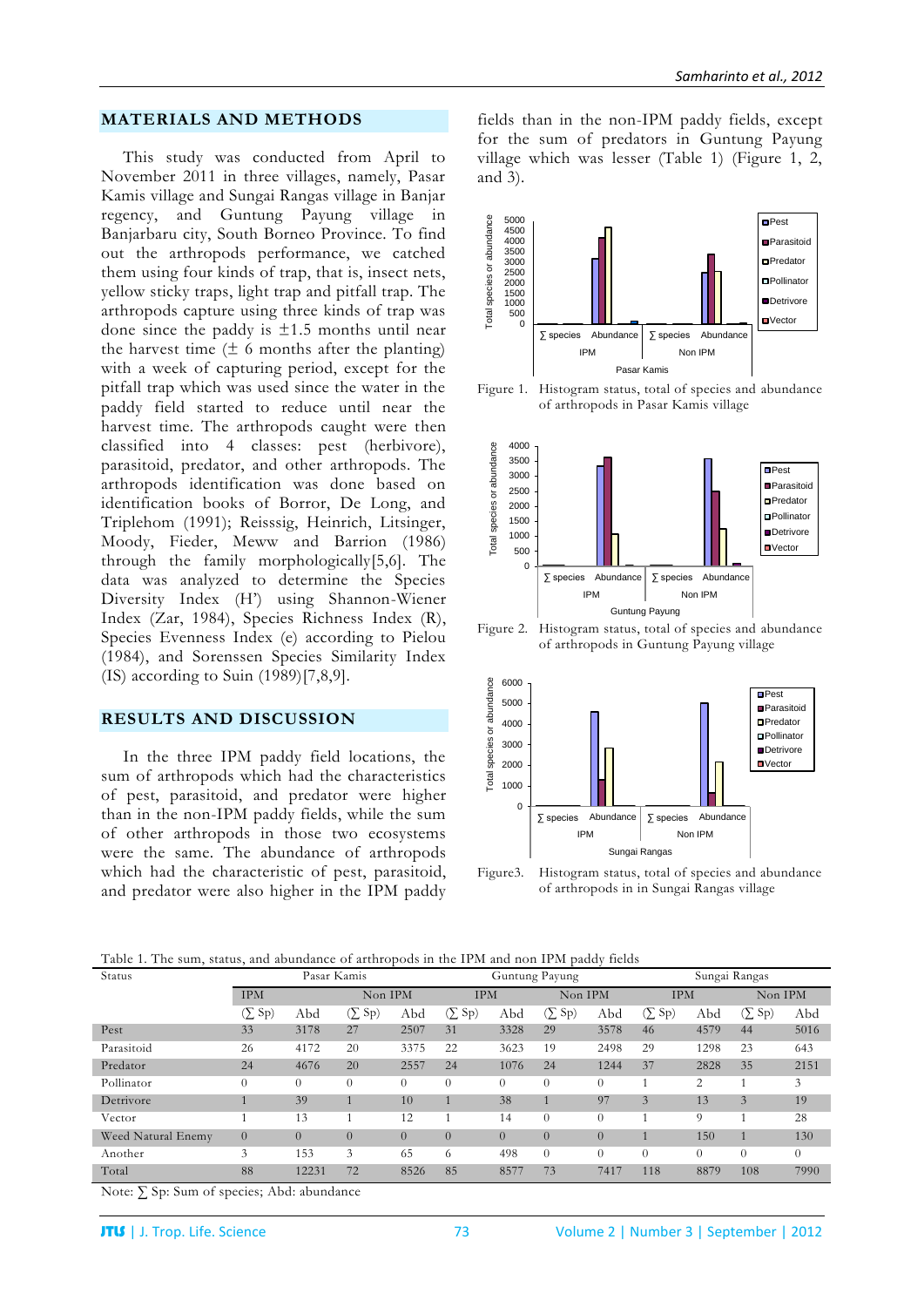|        | Pasar Kamis |         | Guntung Payung |         | Sungai Rangas |         |
|--------|-------------|---------|----------------|---------|---------------|---------|
| Indeks | PHT         | Non PHT | <b>PHT</b>     | Non PHT | <b>PHT</b>    | Non PHT |
| H'     | 3.037       | 2.875   | 2.653          | 2.666   | 2.576         | 2.527   |
| Е      | 0.678       | 0.672   | 0.595          | 0.621   | 0.542         | 0.539   |
| R      | 9.243       | 7.844   | 9.385          | 8.079   | 12.869        | 11.907  |
| IS     | 77.50%      |         | 93.42%         |         | 78.78%        |         |

Table 2. Values of the arthropods H', e, R and IS in the IPM and non IPM paddy fields

The data was analyzed to determine the Species Diversity Index (H') using Shannon-Wiener Index (Zar, 1984), Species Richness Index (R), Species Evenness Index (e) according to Pielou (1984), and Sorenssen Species Similarity Index (IS) according to Suin (1989)[7,8,9].

The species diversity index (H'), Species Evenness Index (e), and Species Richness Index (R) values in the three IPM paddy field locations were relatively higher than in the non-IPM paddy fields, except for the Species Evenness Index (e) in Guntung Payung which was lesser. The Sorenssen Species Similarity Index (IS) in the three locations were, respectively, 77.5% in Pasar Kamis village, 93.42% in Guntung Payung village, and 78.76% in Sungai Rangas village. The complete data can be seen in Table 2, and a clearer illustration of the data is presented in the form of histogram as seen in Figure 4 and 5.



Figure 4. Histogram of the IPM and non IPM paddy fields H', e' and R index values in Pasar Kamis, Guntung Payung and Sungai Rangas village



Figure 5. Histogram of the IPM and non IPM paddy fields IS index value in Pasar Kamis, Guntung Payung and Sungai Rangas village

The sum of arthropods species found in the IPM paddy fields is higher than in the non-IPM because the application of chemical substance, such as fertilizer and pesticide, in the IPM paddy fields is lower. In 2011, the IPM paddy fields only used chemical substance of herbicide kind in the planting preparation and carbofuran pesticide in the paddy nursery time. Meanwhile, beside using those two kinds of perticides, the non-IPM paddy fields also use chemical fertilizers (urea, SP 36, and KCl) and insecticide to control the pests. According to Laba (2001), natural enemies, especially parasitoid and predator, are always present in annual paddy fields [10]. This condition is very suitable for pest abundance reduction because the organism might always present in all plant growth stadia. It is in line with Settle et al's (1996) statement that natural enemies and pest are always present in paddy field ecosystem[11]. However, the pesticide application to control pest will not only reduce the pest abundance but also cause ecosystem change because of the dead of the natural enemies such as parasitoid and predator [12].

Yaherwandi and Syam (2007) and Arifin et al*.* (1997) state that species biodiversity is one of the most important thing in the study of environmental change effects and how biodiversity influence the natural community stability[13,14]. The criteria used by Rahayu et al. (2006) explain that an organism species biodiversity is considered high when the value is > 3, medium when the value is between 1-3, and low when the value is  $\leq$  1[15]. The Species Diversity Index (H') in Table 2 above which is included in high criterion is only the one found in the IPM paddy field in Pasar Kamis village, whereas the other locations have medium species diversity. The H' value of the IPM paddy field in Pasar Kamis village is high because the farmers only use very little amount of pesticide and other chemical substance when they apply the IPM concept (the writer's personal communication with the farmers in 2001). This result is in line with Laba's statement (2001) that the arthropods biodiversity before the IPM is done is lower than after the IPM is done. Similarly, Arifin et al*.* (1997) reports that species biodiversity in the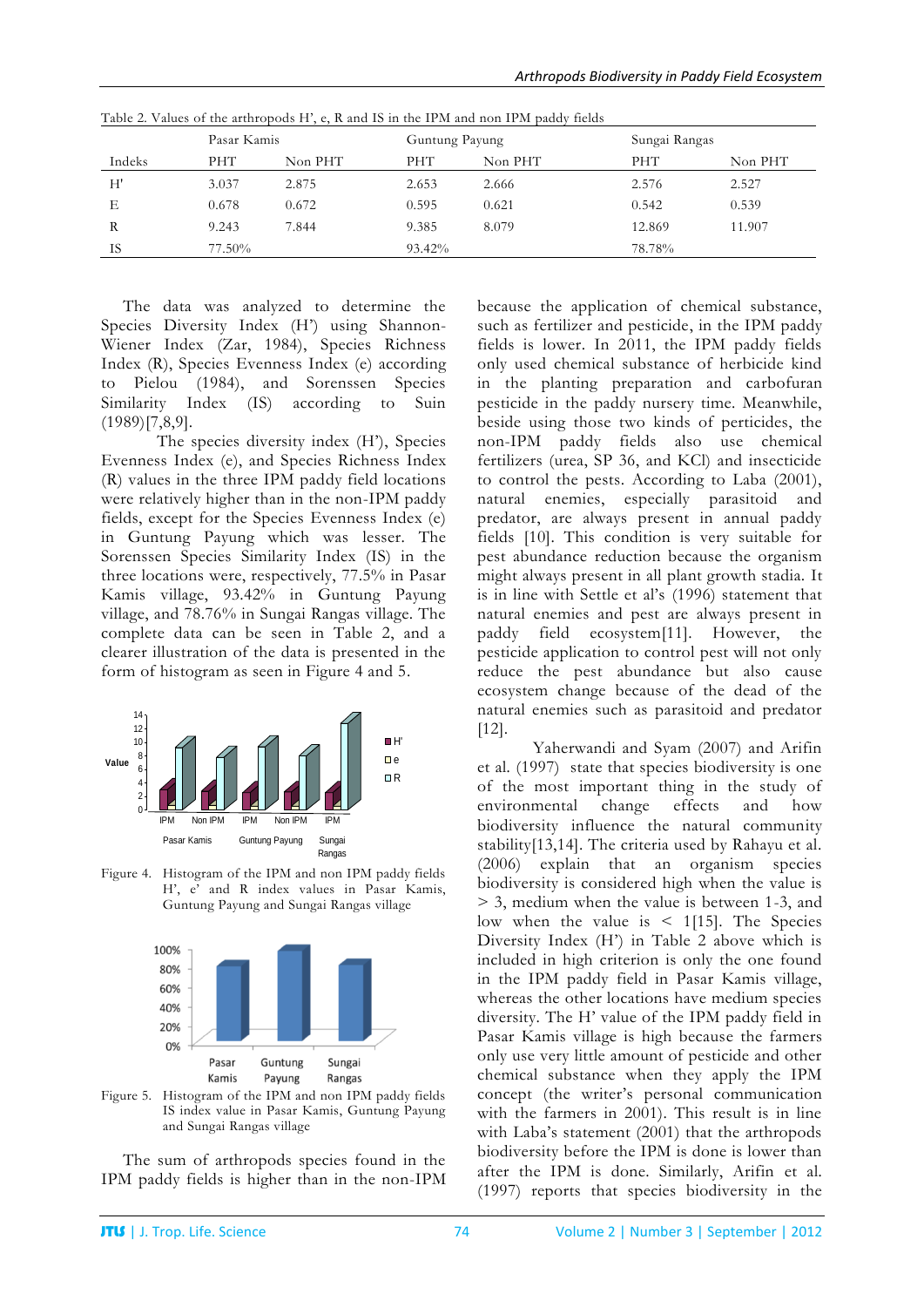paddy field ecosystem which does not apply pesticide is higher than in the paddy field ecosystem which applies pesticide)[14].

The Species Richness Index (R) and the Species Evenness Index (e) values are equal to the H' value. The Sorenssen Species Similarity (IS) value of 93.24% in Guntung Payung village is the highest. It is assumed that the cause of this fact is the very near location of the IPM paddy field and the non IPM paddy field which is only ± 50 m. It causes a high mobility of the arthropods in the two paddy field ecosystems. According to Magurran (1988), the R value shows the sum of the species and the e value shows the abundance of the same species in the species found[16]. So, the higher the R value means the sum of the species found is also higher and the higher the e value means the abundance of the same species found is also higher. Margurran (1988) also states that the e value is between 0 to 1 where 1.0 means all species have the same abundance[16]. From Table 2 above, the R values in the three IPM paddy field locations are higher than in the non-IPM paddy fields. It is assumed that it happens because of the treatment given where the chemical substance application, such as fertilizer and pesticide, is relatively smaller so that the arthropods can develop better in the IPM paddy fields than in the non-IPM paddy fields. The e values of the IPM paddy fields in Pasar Kamis and Sungai Rangas villages are higher whereas it is on the contrary in Guntung Payung village. It is assumed that the IPM paddy field e value is higher because of the same reason that makes the R value higher in those three locations; and the e value of Guntung Payung village is different because the IPM and non IPM paddy field location is very near as mentioned above. The e value of all locations is  $\leq 1$ , meaning that the abundance of all species are different [16].

## **CONCLUSION**

From the study, it can be concluded that the arthropods species and abundance have more variations and develop better in the IPM paddy fields than in the non-IPM paddy fields, making the IPMS paddy field ecosystems more stable than the non- IPM paddy fields.

## **ACKNOWLEDGMENTS**

We thank M. Indar Pramudi, SP who has spent his time helping us identifying and processing the data.

### **REFERENCES**

- Flint M L and Bosch R V (1990) Integrated Pest Management. Translated by Kartini Indah K and John Priyadi. Kanisius, Yogyakarta.
- 2. Oka I Ny (1995) Pengendalian Hama Terpadu dan Implementasinya di Indonesia. Gadjah Mada University Press. Yogyakarta.
- 3. Untung K ( 2003) Pengantar Pengendalian Hama Terpadu. Gadjah Mada University Press. Yogyakarta.
- 4. Untung K (2006) Pengantar Pengendalian Hama Terpadu. Gadjah Mada University Press. Yogyakarta.
- 5. Borror D J, De Long D M and Triplehorn C A (1991) An Introduction to The Study of Insects. Philadelphia, Saunders College Publishing.
- 6. Reissig WH, E A Heinrichs, JA Litsinger, K Moody, L Fiedler, T W Mew and A T Barrion (1986) Illustrated Guide to Integrated Pest Management in Rice in Tropical Asia. International Rice Research Institute Los Banos Lguna Philippines. Manila.
- 7. Zar J H (1984) Biostastical Analysis: Second Edition. Prentice Hall Inc. Englewood Cliffs. New Jersey 07632.
- 8. Pielou E C (1984) The Interpretation of Ecological Data. A Primer on Classification and Ordination. A Wiley Interscience Publication. John Wiley & Sons. New York.
- 9. Suin (1989) Ekologi Hewan Tanah. Bumi Aksara. Jakarta.
- 10. Laba I W (2001) Keanekaragaman Hayati Artropoda dan Peranan Musuh Alami Hama Utama Padi pada Ekosistem Sawah. Post graduate program. Institut Pertanian Bogor. [http://rudyct.com/PPS702-ipb/03112/iwlaba.](http://rudyct.com/PPS702-ipb/03112/iwlaba.%20htm) [htm.](http://rudyct.com/PPS702-ipb/03112/iwlaba.%20htm) accessible 02 June 2010.
- 11. Settle WH, H Ariawan, E Tri Astuti, W Cahyono, A L Hakim, D Hidayana, A Sri Lestari and Pajarningsih (1996) Managing Tropical Rice Pest through Concervation of Generalist Natural Enemies and Alternative Prey. Ecology. 77(7): 1975-1988.
- 12. Sembel DT (2010) Pengendalian Hayati Hama-Hama Serangga Tropis dan Gulma. Andi Yogyakarta.
- 13. Yaherwandi and U Syam (2007) Keanekaragaman dan Biologi Reproduksi Parasitoid Telur Wereng Coklat Nillaparvata lugens Stal. (Homoptera: Delphacidae) pada Struktur Lanskap Pertanian Berbeda. Jurnal Akta Agrosia 10(1).
- 14. Arifin M, I B G Suryawan, B H Priyanto and A Alwi (1997) Diversitas Artropoda pada Berbagai Teknik Budidaya Padi Di Pemalang, Jawa Tengah. Penelitian Pertanian Puslitbangtan 15 (2): 5-12.
- 15. Rahayu S, A Setiawan, E A Husaeni and S Suyanto (2006) Pengendalian Hama Xylosandrus compactus pada Agroforestry Kopi Multi Strata Secara Hayati: Studi Kasus di Kecamatan